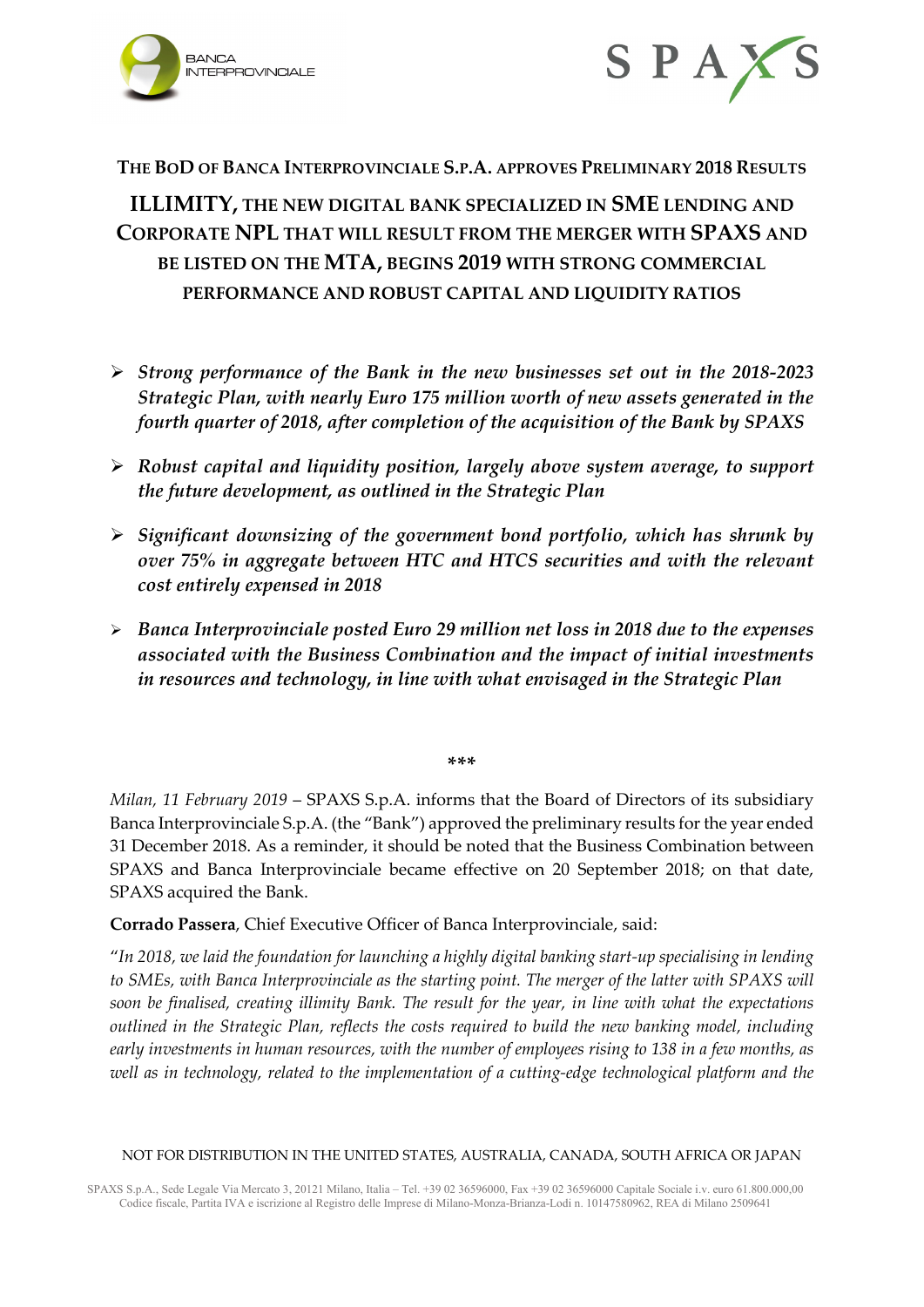



*development of an innovative digital direct bank, which we aim at launching in 2019. In addition, the result for the year reflects the downsizing of the government bond portfolio, which we proactively decided to reduce in light of the mutated macroeconomic scenario. On the other hand, the new business launched in the fourth quarter, generating Euro 175 million in new assets, will not fully deploy their*  positive effects until 2019 and are set to benefit from the expected acceleration of the commercial *momentum deriving from the progressive completion of the organisational structure".*

# **Balance Sheet highlights for the year 2018**

| Banca Interprovinciale S.p.A.                         |      | 2017           | Changes vs. | Changes yoy   |
|-------------------------------------------------------|------|----------------|-------------|---------------|
| <b>RECLASSIFIED BALANCE SHEET</b>                     | 2018 |                | 2017        | $\frac{0}{0}$ |
| Data in millions of Euro                              |      |                |             |               |
| Cash and cash balances                                | 68   | 27             | 41          | 153%          |
| Due fron banks                                        | 56   | 99             | (43)        | (44%)         |
| Loans to customers, of which:                         | 613  | 380            | 233         | 61%           |
| - NPL Division                                        | 143  | 0              | 143         |               |
| - SME Division                                        | 34   | 0              | 34          |               |
| - Banca Interprovinciale                              | 312  | 326            | (14)        | (4%)          |
| - Financial Assets Held To Collect (HTC)              | 124  | 54             | 70          | 129%          |
| Financial Assets Held To Collect & Sell (HTCS)        | 108  | 554            | (446)       | (81%)         |
| Financial assets at fair value through profit or loss | 29   | $\mathbf{0}$   | 29          |               |
| Tangible and intangible assets                        | 3    | $\overline{2}$ | 1           | 65%           |
| Other assets (including Tax assets)                   | 32   | 13             | 19          | 153%          |
| <b>Total assets</b>                                   | 909  | 1,074          | (165)       | (15%)         |
| Due to banks                                          | 93   | 471            | (378)       | $(80\%)$      |
| Customer deposits                                     | 474  | 435            | 40          | 9%            |
| Debt securities in issue                              | 81   | 94             | (13)        | (14%)         |
| Shareholders' Equity                                  | 228  | 60             | 168         | 279%          |
| Other liabilities (including Tax liabilities)         | 32   | 15             | 18          | 120%          |
| <b>Total liabilities</b>                              | 909  | 1,074          | (165)       | (15%)         |

*Note: The following conventional signs are used in the table above: line (-) when the phenomenon does not exist; "empty space" when the result is not significant or not relevant or, even if mathematically correct, the data has an order of magnitude that is not very significant; "n.a." when the data is not available. Any failure to reconcile the data shown depends entirely on rounding effects.*

At 31 December 2018, Banca Interprovinciale net loans to customers amounted to Euro 613 million, up from approximately Euro 380 million in 2017.

Based on the new IFRS9 accounting principle and in accordance with Bank of Italy Circular no. 262, as at 31 December 2018 loans to customers included Italian government bonds with a book value of Euro 124 million and classified as *Held To Collect* ("**HTC**").

After the Business Combination between SPAXS and Banca Interprovinciale became effective on 20 September 2018, the Bank started operating in the business segments set out in the Strategic Plan, generating Euro 175 million loans to customers in the fourth quarter – of which Euro 90 million represent the total amount invested to purchase NPL portfolios through a securitisation vehicle. This amount corresponds to a total gross nominal value (*Gross Book*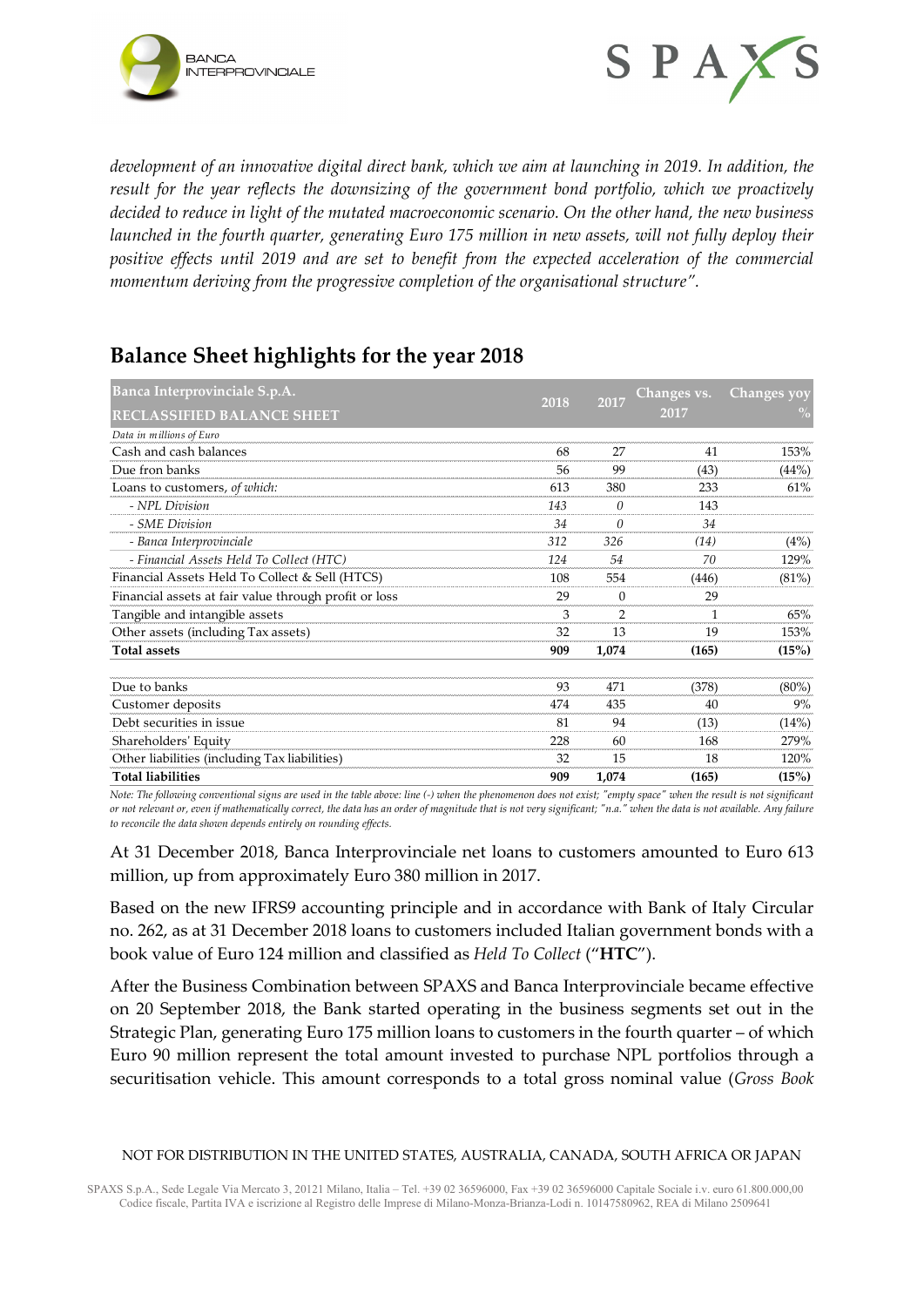

-



*Value* – "**GBV**") of the NPL portfolios acquired by the Bank at 31 December 2018 of approximately Euro 1.15 billion. Most of the portfolio (81% of gross book value) consists of unsecured receivables, and loans to businesses account for nearly 75% of the overall gross book value.

The Bank also granted Euro 51 million in senior financing backed by a portfolio of secured corporate non-performing loans with a gross book value of Euro 1.2 billion.

In addition, the SME Division completed two Turnaround transactions, lending a combined Euro 34 million.

Loans to the Bank's existing customers were essentially unchanged at Euro 312 million, compared to Euro 326 million in 2017.

In 2018, the stock of non-performing loans of Banca Interprovinciale, excluding the acquired NPL portfolios, totalled Euro 30.9 million, versus Euro 18.4 million in 2017, largely because a few positions were reclassified from performing to non-performing. Gross non-performing loans amounted to 7.4% as a proportion of total gross customer loans (excluding the acquired NPL portfolios and the financial assets classified as HTC), compared to 5.4% in 2017. The organic gross non-performing loan coverage ratio stood at 44%, essentially unchanged from 44.6% in the previous year. Net non-performing loans thus amounted to 4.3% as a percentage of total net loans (excluding the acquired NPL portfolios and the financial assets classified as HTC), compared to 3.1% in 2017. This ratio is lower than the average for small-sized banks ("Less significant institutions" based on the classification of the European Supervisor), approximately 7% at June 2018[1.](#page-2-0)

In 2018, the Management decided to undertake a series of actions to downsize the government bond portfolio of the acquired bank. As a result, the exposure to government bonds classified as *Held To Collect & Sell* ("**HTCS**", AFS as per IAS 39) shrunk by approximately 84% to Euro 81 million at the end of 2018. Against a negative impact of Euro 15 million on the income before taxes, the de-risking action allowed to significantly reduce the risk of the HTCS portfolio. In 2019, the Bank sold an additional Euro 65 million in government bonds with a negligible negative economic impact (approximately Euro 400 thousand). Overall, the de-risking of the government bonds portfolio allowed for a reduction of the interest rate risk and the credit risks of the HTCS portfolio to immaterial levels and the overall exposure of the Bank to government bonds, including securities classified as HTC, declined by over 75%.

As a result of the above, at 31 December 2018 the bank's total assets amounted to Euro 909 million, down from nearly Euro 1.1 billion at the end of 2017.

In 2018, retail funding rose slightly compared to the previous year and totalled Euro 556

<span id="page-2-0"></span><sup>1</sup> Source: Bank of Italy's Financial Sustainability Report, November 2018 (data as at June 2018), Table 2.1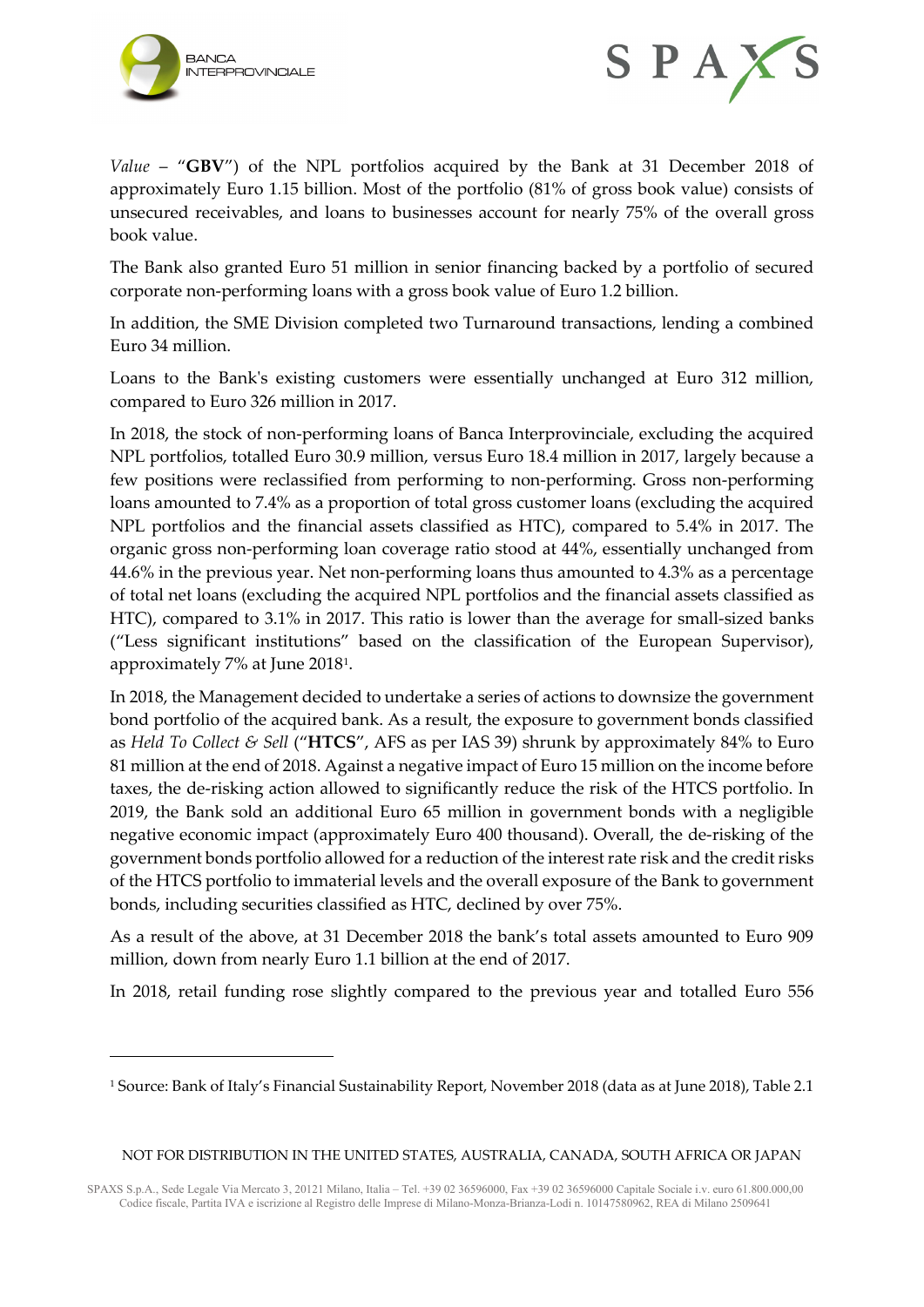



million— including Euro 474 million in customer deposits, up 9% from 2017. This shows the strength of the Bank's customer relationships even after the Business Combination with SPAXS. Meanwhile, bonds fell by 14%.

At 31 December 2018, the Bank's shareholders equity totalled Euro 228 million. This amount included the approximately Euro 29.1 million net loss for the year as well as two contributions for future capital increases, totalling a combined Euro 200 million, that SPAXS made in September and December 2018 to allow the Bank to start its new operations while the merger was not yet effective.

At the end of 2018, the Bank's CET1 ratio stood at 42%. The *Net Stable Funding Ratio* ("**NSFR**") stood at 142% and the *Liquidity Coverage Ratio* ("**LCR**") at 246%.

| Banca Interprovinciale S.p.A.                                    | 2018   |        | Change vs. | <u>'Changes yoy</u> |
|------------------------------------------------------------------|--------|--------|------------|---------------------|
| <b>RECLASSIFIED INCOME STATEMENT</b>                             |        | 2017   | 2017       |                     |
| Data in millions of Euro                                         |        |        |            |                     |
| Net interest income                                              | 12 Z   | 11 6   |            | 5%                  |
| Net fees and commissions                                         |        |        | (0.1)      | (3%)                |
| Profits/Losses on financial assets and liabilities designated at |        |        |            |                     |
| fair value                                                       | (15.6) | 3.9    | (19.5)     |                     |
| Net other income/expenses                                        | 06     |        | (0.4)      | (39%)               |
| Operating income                                                 | 1.5    | 20.9   | (19.4)     | (93%)               |
| Operating costs                                                  | (31.4) | (11.0) | (20.4)     | 185%                |
| Operating profit                                                 | (29.9) | 9.9    | (39.8)     |                     |
| Net write-downs of loans                                         | (7.4)  | (3.2)  | (4.3)      |                     |
| Other net provisions and net impairment losses on other assets   | (0.2)  | (1.2)  |            |                     |
| Provisions for risks and charges                                 | (2.6)  | (0.2)  | (2.4)      |                     |
| <b>Profit before tax</b>                                         | (40.1) | 5.3    | (45.5)     |                     |
| Income tax for the period                                        | 11.0   | (1.9)  | 12.9       |                     |
| Net income (loss) per the period                                 | (29.1) | 3.4    | (32.5)     |                     |

# **Income statement for the year 2018**

*Note: The following conventional signs are used in the table above: line (-) when the phenomenon does not exist; "empty space" when the result is not significant or not relevant or, even if mathematically correct, the data has an order of magnitude that is not very significant; "n.a." when the data is not available. Any failure to reconcile the data shown depends entirely on rounding effects.5*

Net interest income totalled Euro 12 million, up 5% from 2017 as a result of the interest accrued on part of the NPL portfolios acquired in the fourth quarter (Euro 3 million), which more than offset the lower contribution of the government bond portfolio to interest income following the de-risking activity mentioned above. The assets deriving from the Bank's new businesses made a limited contribution to the income statement in the fourth quarter of 2018, as a result of the timing of the completion of the various transactions during the quarter, and the time interval that typically occurs, in the case of NPL portfolios purchase, between the date of the transaction and the date on which the portfolio begins to generate revenues (due to onboarding process and data entry).

#### NOT FOR DISTRIBUTION IN THE UNITED STATES, AUSTRALIA, CANADA, SOUTH AFRICA OR JAPAN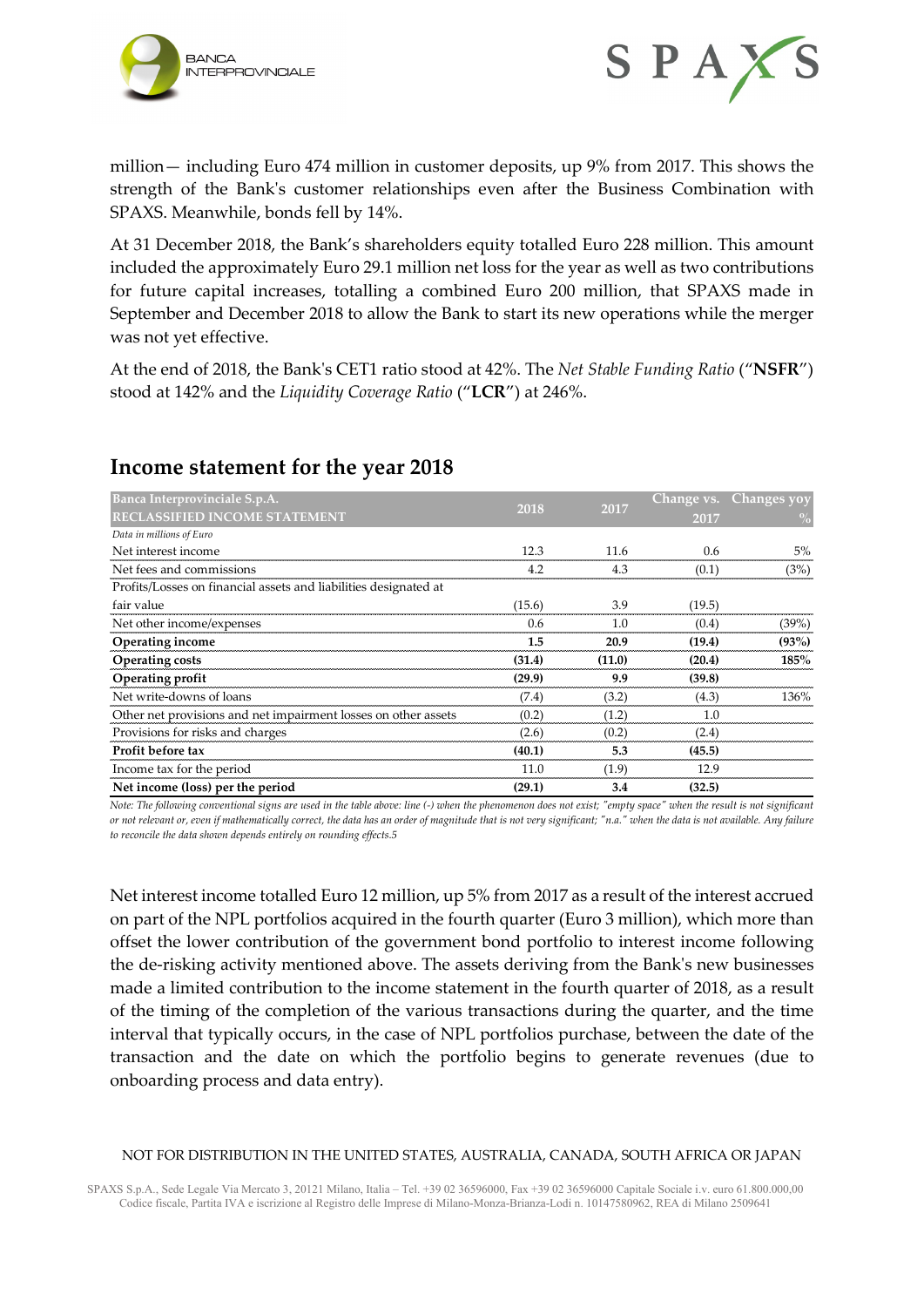



Net commission income associated with traditional banking activities was essentially in line with the previous year at Euro 4 million.

The Bank reported an approximately Euro 16 million trading loss, largely attributable to the losses on the sale of government bonds (nearly Euro 15 million) and the approximately Euro 1 million capital loss on the portfolio classified in the financial statements as financial assets at fair value through profit or loss.

Personnel costs totalled Euro 10 million, including Euro 2 million in non-recurring expenses associated with the execution of the Business Combination. Excluding one-off items, the increase in costs registered in 2018 compared to Euro 5.2 million in 2017 was due to new hiring; overall, employees numbered 138 at the end of 2018 and 184 at the date of this press release.

Net provisions for risks and charges, totalling Euro 2.6 million, included the one-off costs associated with the early termination of the agreement for the outsourcing of the accounting and reporting systems used by the Bank, corresponding to the termination fee and the costs of the migration to the new platform.

Net write-downs on loans totalled approximately Euro 7.4 million, up from the previous year following the above-mentioned reclassification of some exposures to non-performing. The cost of risk, in terms of net impairment losses on loans to customers as a proportion of the net customer loans at the end of the period, amounted to nearly 190 basis points.

The result before taxes from continuing operations, totalling nearly Euro 40.1 million loss, gave rise to nearly Euro 11 million in deferred tax assets, which are deemed entirely recoverable based on the future income prospects.

The Bank thus reported a Euro 29.1 million loss for 2018, in line with what envisaged by the 2018-2023 Strategic Plan.

\*\*\*

Acknowledging the preliminary indications provided by SPAXS, the Board of Directors of Banca Interprovinciale also hereby informs that the total cash balance, including what is available in SPAXS, is estimated at Euro 384 million

\*\*\*

#### NOT FOR DISTRIBUTION IN THE UNITED STATES, AUSTRALIA, CANADA, SOUTH AFRICA OR JAPAN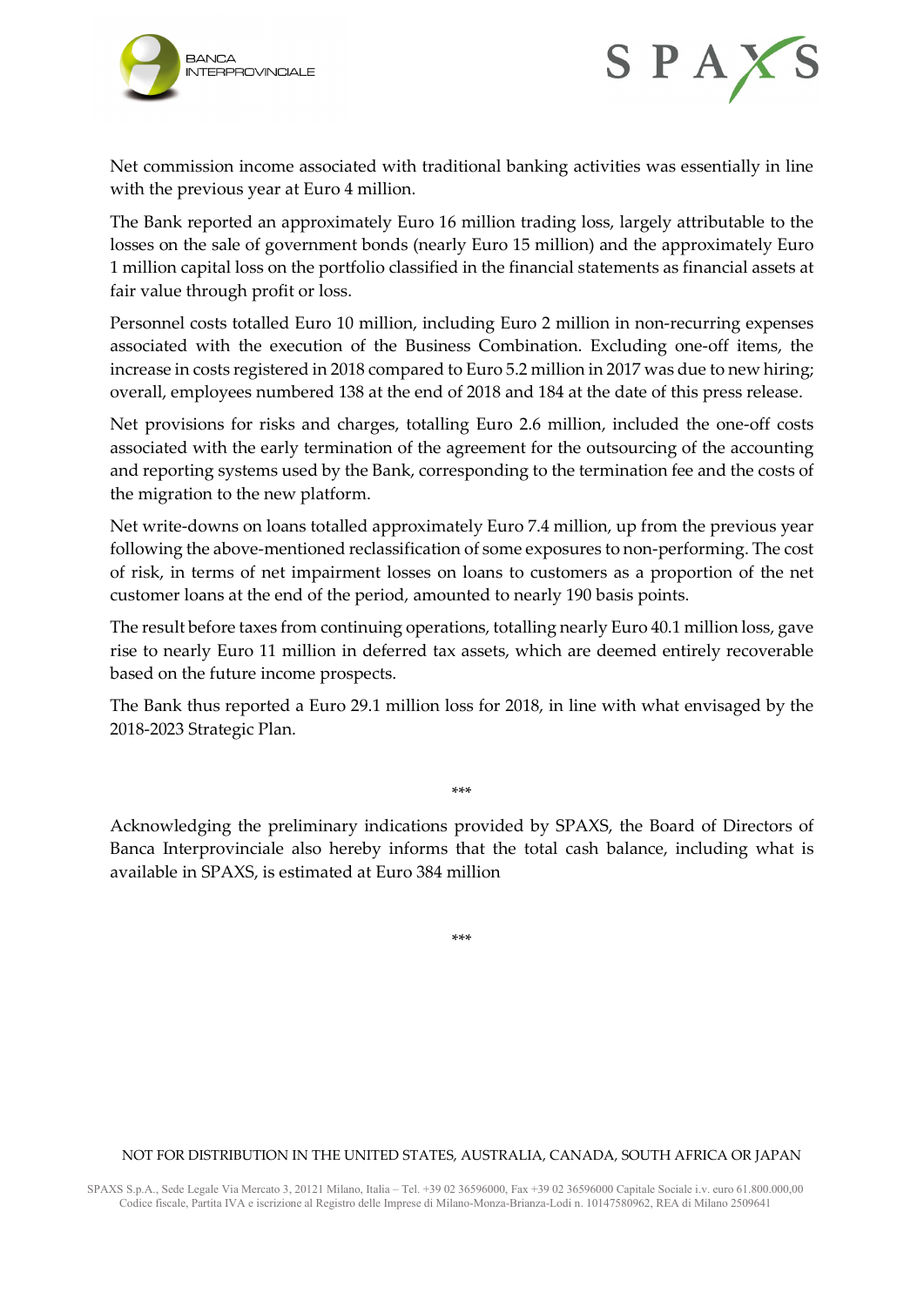



|     | Data in millions of Euro                                                      |             |                  |                 |                             |  |
|-----|-------------------------------------------------------------------------------|-------------|------------------|-----------------|-----------------------------|--|
|     | <b>Assets</b>                                                                 | 31.12.2018  | 31.12.2017 $(*)$ | Change vs. 2017 | Change<br>yoy $\frac{6}{6}$ |  |
|     | 10. Cash and cash balances                                                    | 68,087,699  | 26,926,425       | 41,161,274      |                             |  |
|     | 20. Financial assets measured at fair value through profit                    | 29,349,907  | 213,952          | 29,135,955      |                             |  |
|     | a) financial assets held for trading                                          | 29,251,231  | 114,865          | 29,136,366      |                             |  |
|     | c) other financial assets mandatorily measured at fair                        | 98,676      | 99,087           | (411)           | $(0.4\%)$                   |  |
| 30. | Financial assets measured at fair value through other<br>comprehensive income | 107,804,683 | 553,510,767      | (445,706,084)   | $(80.5\%)$                  |  |
|     | 40. Financial assets measured at amortised cost                               | 668,880,629 | 479,389,002      | 189,491,627     | 39.5%                       |  |
|     | a) due from banks                                                             | 55,869,278  | 99,043,699       | (43, 174, 421)  | $(43.6\%)$                  |  |
|     | b) loans to customers                                                         | 613,011,351 | 380,345,303      | 232,666,048     | $61.2\%$                    |  |
|     | 70. Investments in associates and companies                                   | 10,000      |                  | 10,000          | 100.0%                      |  |
| 80. | Property, equipment and tangible assets                                       | 2,463,521   | 1,652,345        | 811,176         | 49.1%                       |  |
|     | 90. Intangible assets                                                         | 270,283     | 6,853            | 263,430         |                             |  |
|     | of which:                                                                     |             |                  |                 |                             |  |
|     | goodwill                                                                      |             |                  |                 |                             |  |
|     | 100. Tax assets                                                               | 15,724,112  | 6,285,453        | 9,438,659       |                             |  |
|     | a) current                                                                    | 1,971,826   | 2,995,492        | (1,023,666)     | $(34.2\%)$                  |  |
|     | b) deferred                                                                   | 13,752,286  | 3,289,961        | 10,462,325      |                             |  |
|     | 120. Other assets                                                             | 16,441,581  | 6,428,618        | 10,012,963      |                             |  |
|     | <b>Total Assets</b>                                                           | 909,032,415 | 1,074,413,415    | (165, 381, 000) | $(15.4\%)$                  |  |

*(\*) The figure as at 31 December 2017 (determined in accordance with IAS 39) is reconciled to the new accounting items according to the reclassifications made necessary on the basis of the new classification criteria introduced by IFRS 9, which therefore do not entail changes in terms of total assets and total liabilities. These are aggregates restated in the financial statement items provided for by Bank of Italy Circular 262/2005 - 5th update of 22 December 2017.* 

|     | Data in millions of Euro                             |                |                  |                 |                 |  |
|-----|------------------------------------------------------|----------------|------------------|-----------------|-----------------|--|
|     | Liabilities and Shareholders' Equity                 | 31.12.2018     | 31.12.2017 $(*)$ | Change vs. 2017 | Change<br>yoy % |  |
|     | 10. Financial liabilities measured at amortised cost | 648,733,013    | 999,601,478      | (350, 868, 465) | $(35.1\%)$      |  |
|     | a) due to banks                                      | 93,062,999     | 470,623,471      | (377, 560, 472) | $(80.2\%)$      |  |
|     | b) due to customers                                  | 474,257,088    | 434,543,376      | 39,713,712      | $9.1\%$         |  |
|     | c) securities issued                                 | 81,412,926     | 94,434,631       | (13,021,705)    | $(13.8\%)$      |  |
|     | 60. Tax liabilities                                  | 90,108         | 3,716,670        | (3,626,562)     | (97.6%)         |  |
|     | a) current                                           |                | 1,606,563        | (1,606,563)     | $(100.0\%)$     |  |
|     | b) deferred                                          | 90,108         | 2,110,107        | (2,019,999)     | $(95.7\%)$      |  |
|     | 80. Other liabilities                                | 28,899,022     | 9,922,576        | 18,976,446      |                 |  |
| 90. | Employee termination indemnities                     | 574,930        | 586,338          | (11, 408)       | $(1.9\%)$       |  |
|     | 100. Allowances for risks and charges                | 2,855,147      | 516,362          | 2,338,785       |                 |  |
|     | a) commitments and guarantees given                  | 119,169        | 201,728          | (82, 559)       | $(40.9\%)$      |  |
|     | c) other allowances for risks and charges            | 2,735,978      | 314,634          | 2,421,344       |                 |  |
|     | 110. Valuation reserves                              | (961, 377)     | 2,631,374        | (3,592,751)     |                 |  |
|     | 140. Reserves                                        | 214,589,011    | 10,662,284       | 203,926,727     |                 |  |
|     | 160. Share capital                                   | 43,377,000     | 43,377,000       |                 | $0.0\%$         |  |
|     | 180. Net income (loss) for the period                | (29, 124, 439) | 3,399,333        | (32,523,772)    |                 |  |
|     | <b>Total liabilities</b>                             | 909,032,415    | 1,074,413,415    | (165, 381, 000) | $(15.4\%)$      |  |

*(\*) The figure as at 31 December 2017 (determined in accordance with IAS 39) is reconciled to the new accounting items according to the reclassifications made necessary on the basis of the new classification criteria introduced by IFRS 9, which therefore do not entail changes in terms of total assets and total liabilities. These are aggregates restated in the financial statement items provided for by Bank of Italy Circular 262/2005 - 5th update of 22 December 2017.* 

### NOT FOR DISTRIBUTION IN THE UNITED STATES, AUSTRALIA, CANADA, SOUTH AFRICA OR JAPAN

SPAXS S.p.A., Sede Legale Via Mercato 3, 20121 Milano, Italia – Tel. +39 02 36596000, Fax +39 02 36596000 Capitale Sociale i.v. euro 61.800.000,00 Codice fiscale, Partita IVA e iscrizione al Registro delle Imprese di Milano-Monza-Brianza-Lodi n. 10147580962, REA di Milano 2509641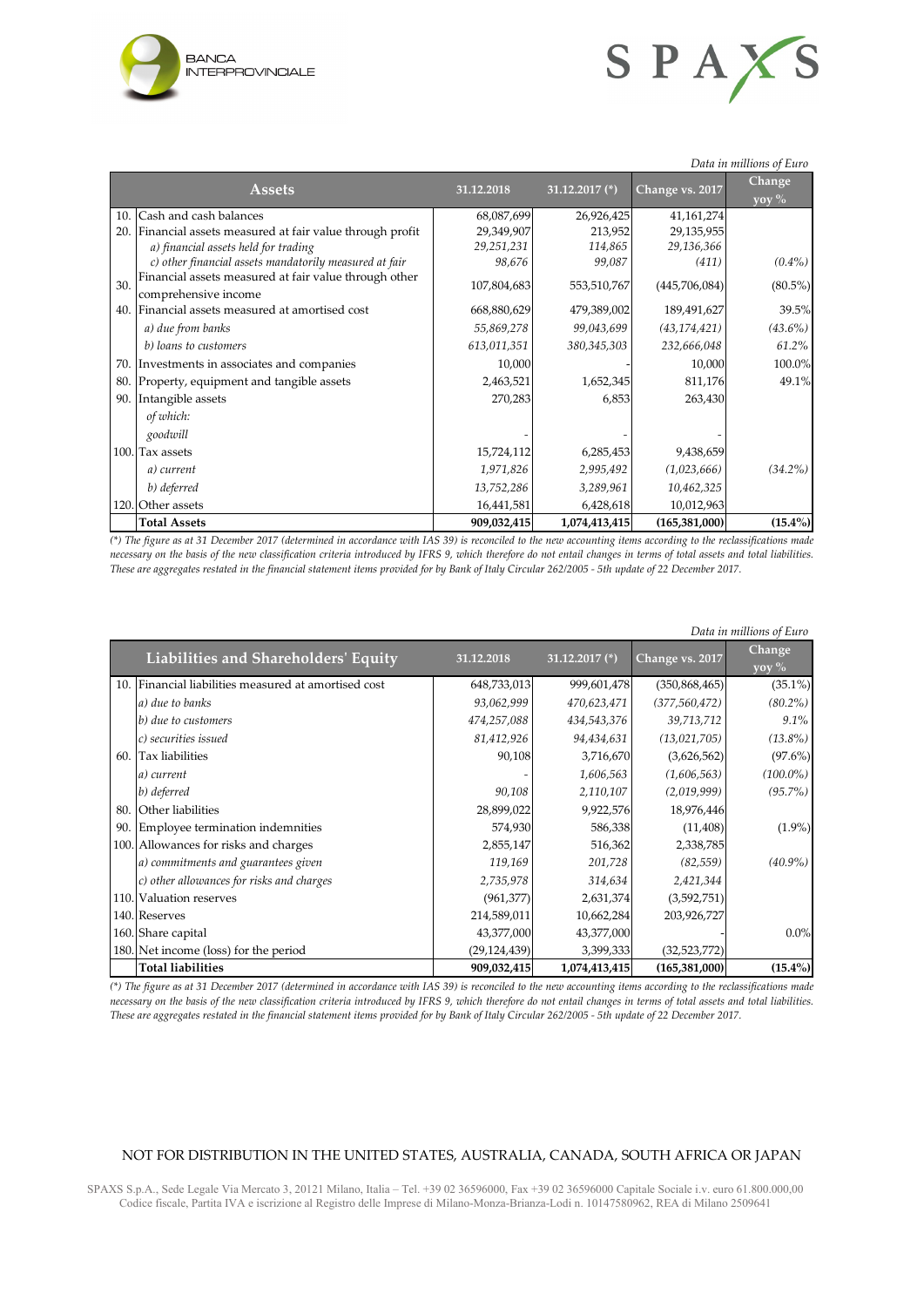



| Data in millions of Euro |                                                                   |                |                |                    |                    |
|--------------------------|-------------------------------------------------------------------|----------------|----------------|--------------------|--------------------|
|                          | <b>Income statement</b>                                           | 2018           | $2017$ (*)     | Change vs.<br>2017 | Change<br>yoy $\%$ |
|                          | 10. Interest and similar income                                   | 16,528,929     | 16,278,352     | 250,577            | 1.5%               |
|                          | of which: interest income calculated using the effective interest | 12,107,791     | 11,688,438     | 419,353            | 3.6%               |
|                          | rate method                                                       |                |                |                    |                    |
| 20.                      | Interest and similar expense                                      | (4,250,004)    | (4,633,317)    | 383,313            | $(8.3\%)$          |
|                          | 30. Net interest income                                           | 12,278,925     | 11,645,035     | 633,890            | 5.4%               |
| 40.                      | Fee and commission income                                         | 4,837,538      | 4,850,689      | (13, 151)          | $(0.3\%)$          |
| 50.                      | Fee and commission expense                                        | (643, 438)     | (514, 638)     | (128, 800)         | 25.0%              |
| 60.                      | Net fee and commission income                                     | 4,194,100      | 4,336,051      | (141, 951)         | $(3.3\%)$          |
|                          | 80. Profits (Losses) on trading                                   | (821,747)      | 963,374        | (1,785,121)        |                    |
|                          | 100. Profits (Losses) on disposal or repurchase of:               | (14, 802, 063) | 2,928,368      | (17,730,431)       |                    |
|                          | a) financial assets measured at amortised cost                    |                | (515, 913)     | 515,913            |                    |
|                          | b) financial assets measured at fair value through other          | (14,802,057)   | 3,444,248      | (18, 246, 305)     |                    |
|                          | comprehensive income                                              |                |                |                    |                    |
|                          | c) financial liabilities                                          | (6)            | 33             | (39)               |                    |
| 110.                     | Profits (Losses) on other financial assets and liabilities        | 23,190         | (1)            | 23,191             |                    |
|                          | measured at fair value through profit or loss                     |                |                |                    |                    |
|                          | a) financial assets and liabilities designated at fair value      |                |                |                    |                    |
|                          | b) other financial assets mandatorily measured at fair value      | 23,190         | (1)            | 23,191             |                    |
|                          | 120. Operating income                                             | 872,405        | 19,872,827     | (19,000,422)       | $(95.6\%)$         |
|                          | 130. Net losses/recoveries for credit risks associated with:      | (7,533,120)    | (3,991,585)    | (3,541,535)        | 88.7%              |
|                          | a) financial assets measured at amortised cost                    | (7, 424, 245)  | (3, 150, 935)  | (4, 273, 310)      |                    |
|                          | b) financial assets measured at fair value through other          | (108, 875)     | (840, 650)     | 731,775            | $(87.0\%)$         |
|                          | comprehensive income                                              |                |                |                    |                    |
|                          | 150. Net income from banking activities                           | (6,660,715)    | 15,881,242     | (22,541,957)       |                    |
|                          | 160. Administrative expenses:                                     | (31, 143, 440) | (10, 826, 424) | (20,317,016)       |                    |
|                          | a) personnel expenses                                             | (10,009,868)   | (5,200,986)    | (4,808,882)        | 92.5%              |
|                          | b) other administrative expenses                                  | (21, 133, 572) | (5,625,438)    | (15,508,134)       |                    |
|                          | 170. Net provisions for risks and charges                         | (2,648,691)    | (189, 343)     | (2,459,348)        |                    |
|                          | a) commitments and guarantees given                               | (56, 297)      | (29, 018)      | (27, 279)          | 94.0%              |
|                          | b) other net provisions                                           | (2,592,394)    | (160, 325)     | (2,432,069)        |                    |
|                          | 180. Net adjustments to / recoveries on property and equipment    | (250, 452)     | (176, 712)     | (73,740)           | 41.7%              |
|                          | 190. Net adjustments to / recoveries on intangible assets         | (4,969)        | (3,260)        | (1,709)            | 52.4%              |
|                          | 200. Other operating expenses (income)                            | 604,014        | 989,752        | (385, 738)         | $(39.0\%)$         |
|                          | 210. Operating expenses                                           | (33, 443, 538) | (10, 205, 987) | (23, 237, 551)     |                    |
|                          | 240. Goodwill write-downs                                         |                | (327,081)      | 327,081            |                    |
|                          | 250. Profits (Losses) on disposal of investments                  | (2,363)        |                | (2,363)            |                    |
|                          | 260. Income (Loss) before tax from continuing operations          | (40, 106, 616) | 5,348,174      | (45, 454, 790)     |                    |
|                          | 270. Taxes on income from continuing operations                   | 10,982,177     | (1,948,841)    | 12,931,018         |                    |
|                          | 280 Income (Loss) after tax from continuing operations            | (29, 124, 439) | 3,399,333      | (32, 523, 772)     |                    |
|                          | 300. Net income (loss) for the period                             | (29, 124, 439) | 3,399,333      | (32,523,772)       |                    |

*(\*) The figure as at 31 December 2017 (determined in accordance with IAS 39) is reconciled to the new accounting items according to the reclassifications made necessary on the basis of the new classification criteria introduced by IFRS 9, which therefore do not entail changes in terms of total assets and total liabilities. These are aggregates restated in the financial statement items provided for by Bank of Italy Circular 262/2005 - 5th update of 22 December 2017.* 

#### NOT FOR DISTRIBUTION IN THE UNITED STATES, AUSTRALIA, CANADA, SOUTH AFRICA OR JAPAN

SPAXS S.p.A., Sede Legale Via Mercato 3, 20121 Milano, Italia – Tel. +39 02 36596000, Fax +39 02 36596000 Capitale Sociale i.v. euro 61.800.000,00 Codice fiscale, Partita IVA e iscrizione al Registro delle Imprese di Milano-Monza-Brianza-Lodi n. 10147580962, REA di Milano 2509641